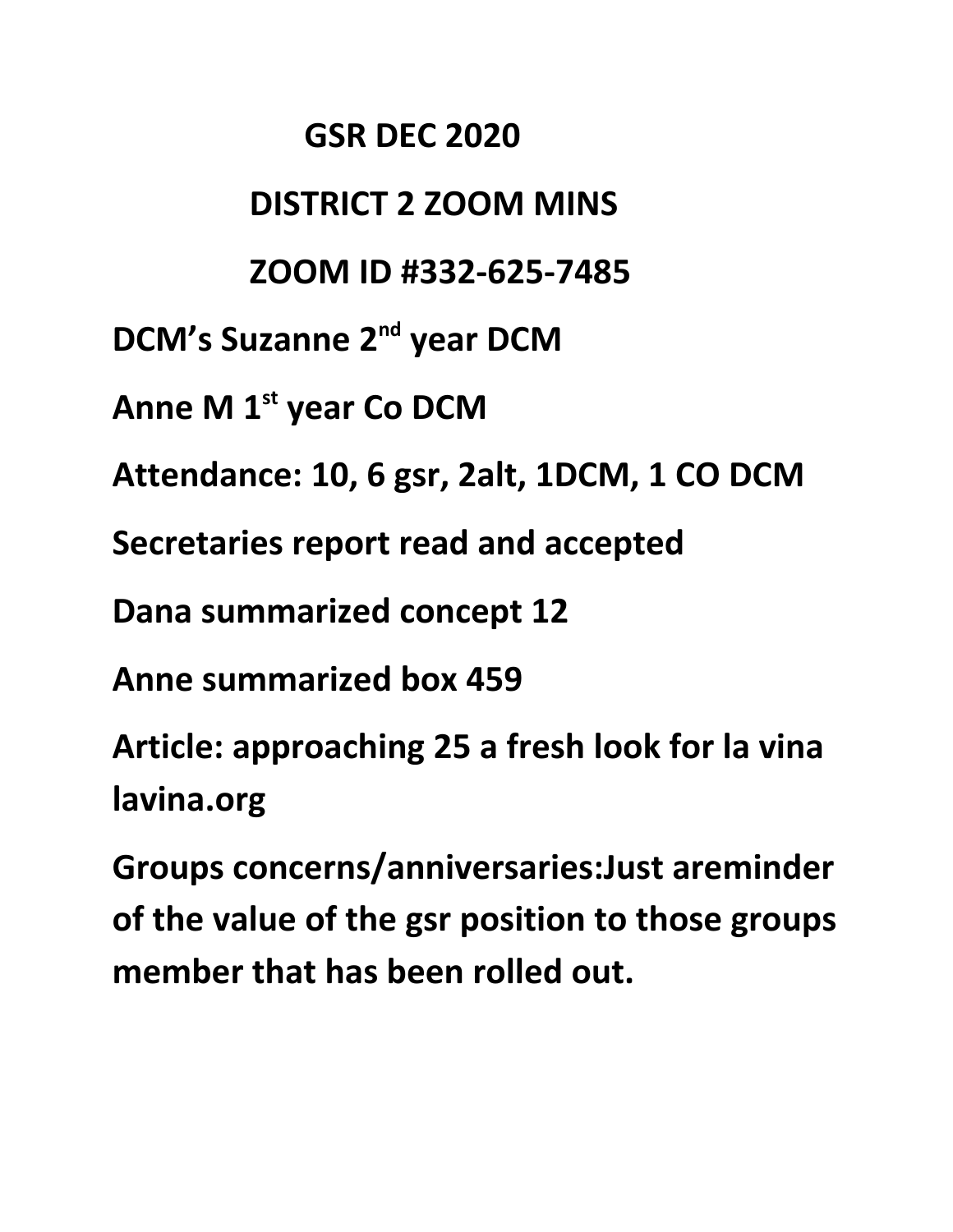**DCM District 2 Report (Area 31 Virtual Zoom Meeting) December 9 2020 Zoom ID - 332-625-7485 area31aa.org**

## **AREA 31 TREASURER'S REPORT**

 **DECEMBER 2020**

 **(November 2020 financials and contributions)**

**Treasurer's Report:**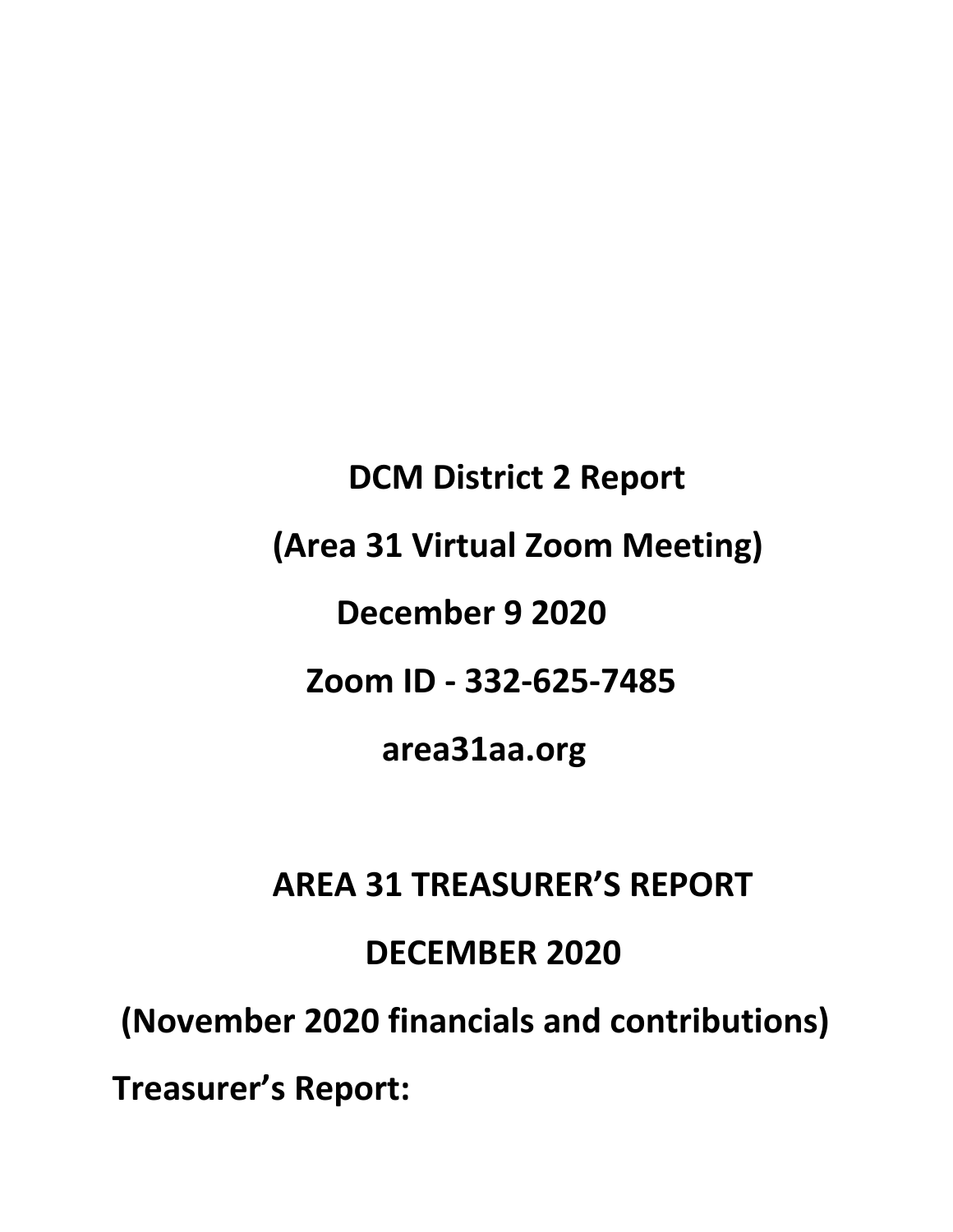**Beginning November Balance \$ 12,503.81 Group Contributions: \$ 2,116.48 Total Area Expenses: \$ 133.95 Closing November Balance: \$ 14,486.34 Plus - Prudent Reserve: \$ 8,500.00 Total Funds Available: \$ 22,986.34**

 **Further comments:** 

**• Contributions in Nov. 2020 have decreased by \$77.69 from contributions in Nov. 2019.**

 **• There were 17 contributions made in Nov. 2020.**

 **• Contributions Nov. 2020 YTD have decreased by \$4585.06 from contributions Nov. 2019 YTD.**

 **• Online PayPal had 3 contributions in November.**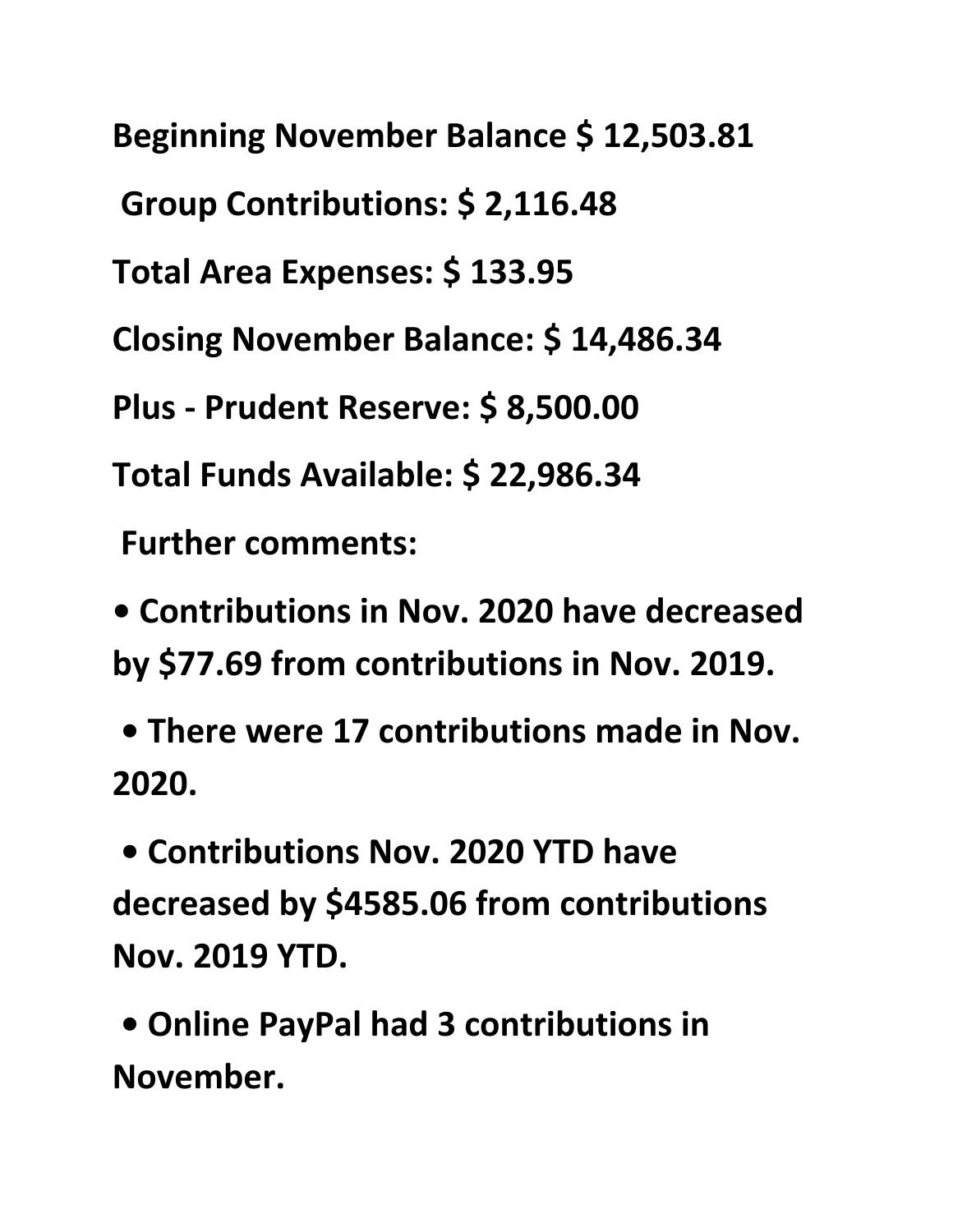**• See Treasurer's spreadsheet for further detail. The PayPal Link is now up and running on the area website. We received \$187.36 in PayPal online contributions in November. 1 G.S.R.s The virtual experience, a NERAASA like no other! Join the many who will make history at the first virtual Northeast Regional Alcoholics Anonymous Service Assembly.**

**FEB 2021 26th,27th,and 28th**

- **The weekend will include: Round Tables**
- **Panel**
- **Northeast Regional Trustee Presentation**
- **Delegates' Highlights**

● Fun & Fellowship Registration is \$21.00 for **the weekend! All A.A. members are both welcome and encouraged to attend! We are making history! Questions: info@nerassa.org**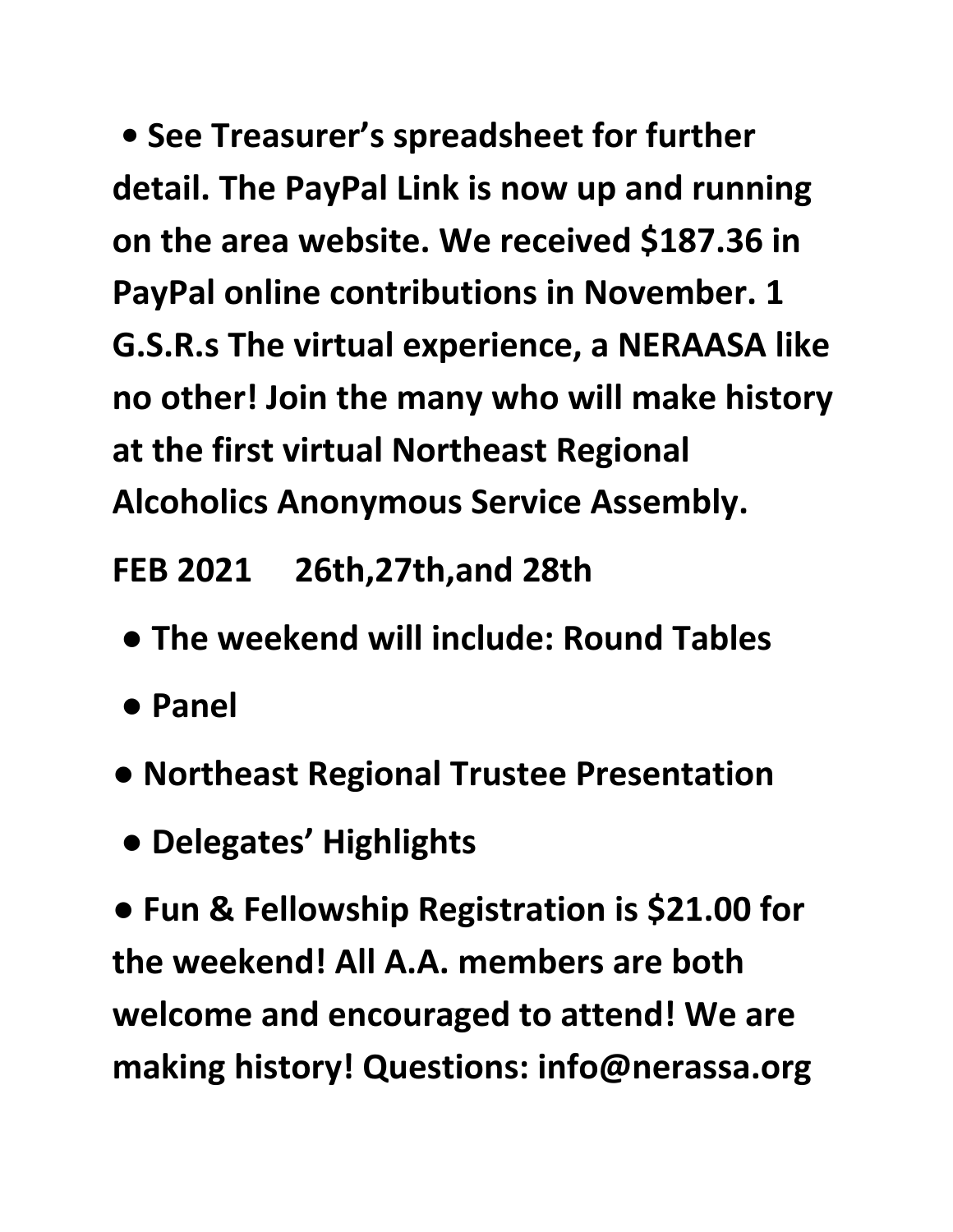**(link sends e-mail) Visit the NERAASA website HERE** 

 **Budget Mtg: Requests for 2021** 

**Accessibility: Need to purchase phone(\$250), network (\$50), and monthly fees for service. Requested \$800.** 

- **Archives: \$500**
- **CPC: \$250**
- **Grapevine: \$350**
- **PI: \$300**
- **Website: \$0**
- **Dist. 1: \$300**
- **Dist 2: \$300**
- **Dist 3: \$300**
- **Dist 4: \$300**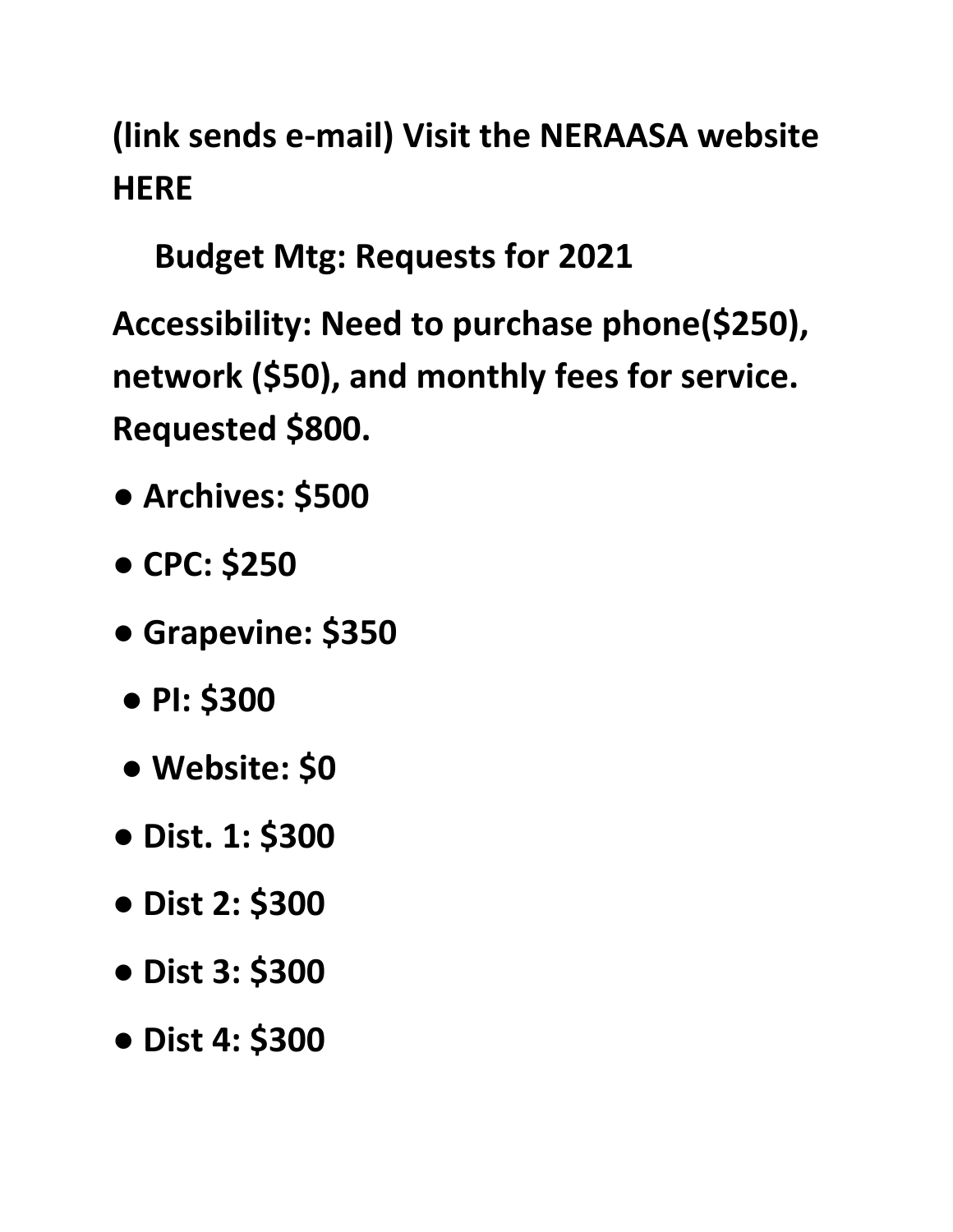## **● Dist 5: \$400**

**● Dist 6: \$400 Mileage: Stay the same \$3800 and will meet again in 6 months for the finance committee. (no mileage reimbursement required = no travel)** 

**OLD BUSINESS – Voting on Budgets (A/B/C)**

 **NEW BUSINESS – Vote = Budget A =** 

**All requests honored** 

**NovemberQuestions/ Open up for discussion:** 

**• Asked about the balance for the Area of 20K and what Area is planning on doing with the money: fully sponsoring the delegate for GSC. (GSC 2021 is Virtual. To send Delegate to GSC is \$8,100)**

 **• Curious about surplus. Send money to GSO. (Area 31 surplus = 14,000) (Approximately 80% of G.S.O services' funding comes from group**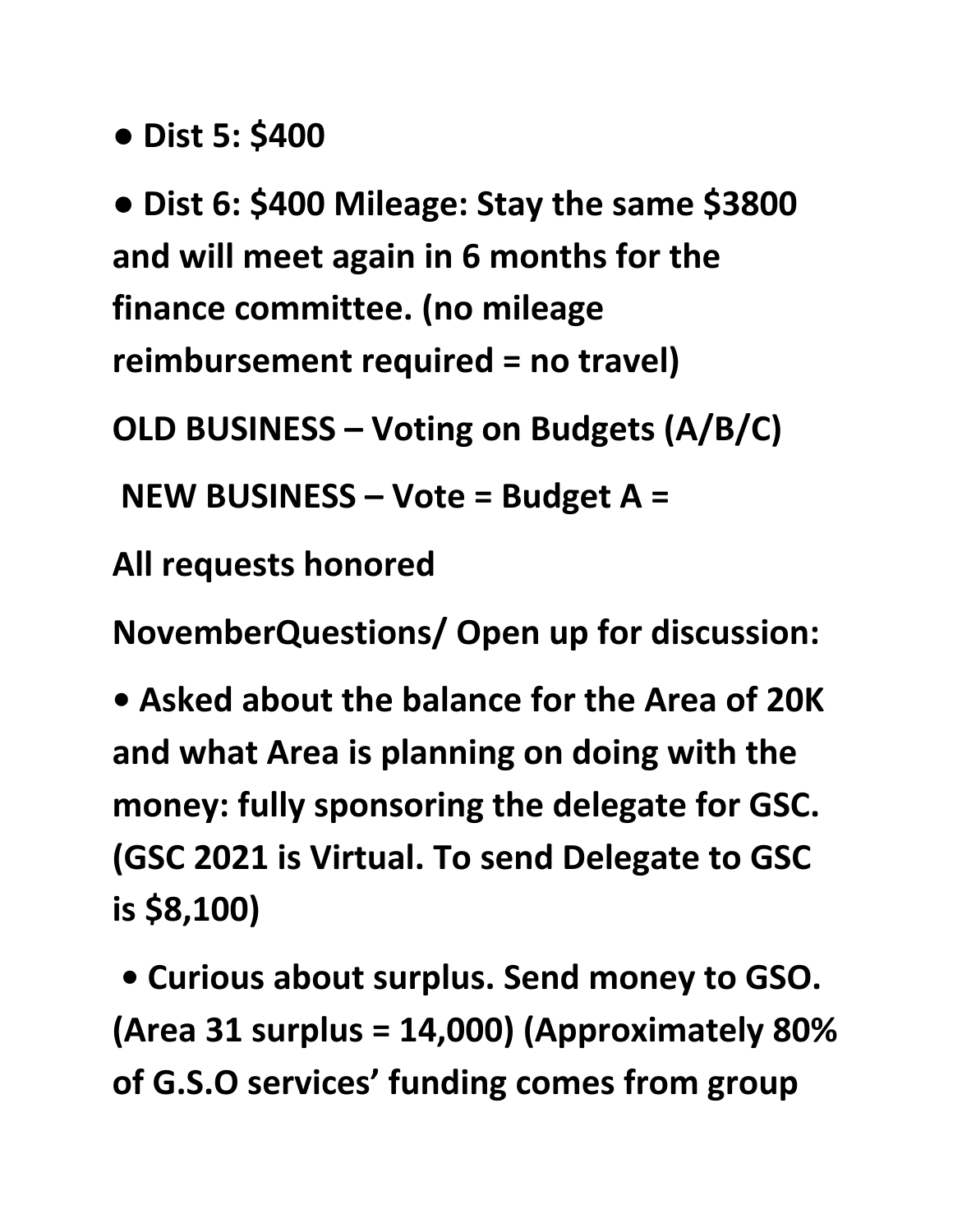**contributions) (examples - Roundup surplus donated to GSO. MA State Convention surplus donated to GSO. GSO has suggested guidelines for surplus.)**

 **• If we were to open up and have to pay rent: and donations are down, what happens if these places open up right away? What if we have to find new places and rent there being more expensive? (Donations are "down" - Area continues to receive donations. Area Expenses are down - \$ 17,553.49. Prudent reserve - from Area Handbook - "The Area should have a prudent reserve of 3-6 months of annualized expenses, to be kept in an account separate from the operating expenses. A 2/3rds majority vote of the Area Committee is required to access the prudent reserve.") ( Prudent Reserve = \$8,500)**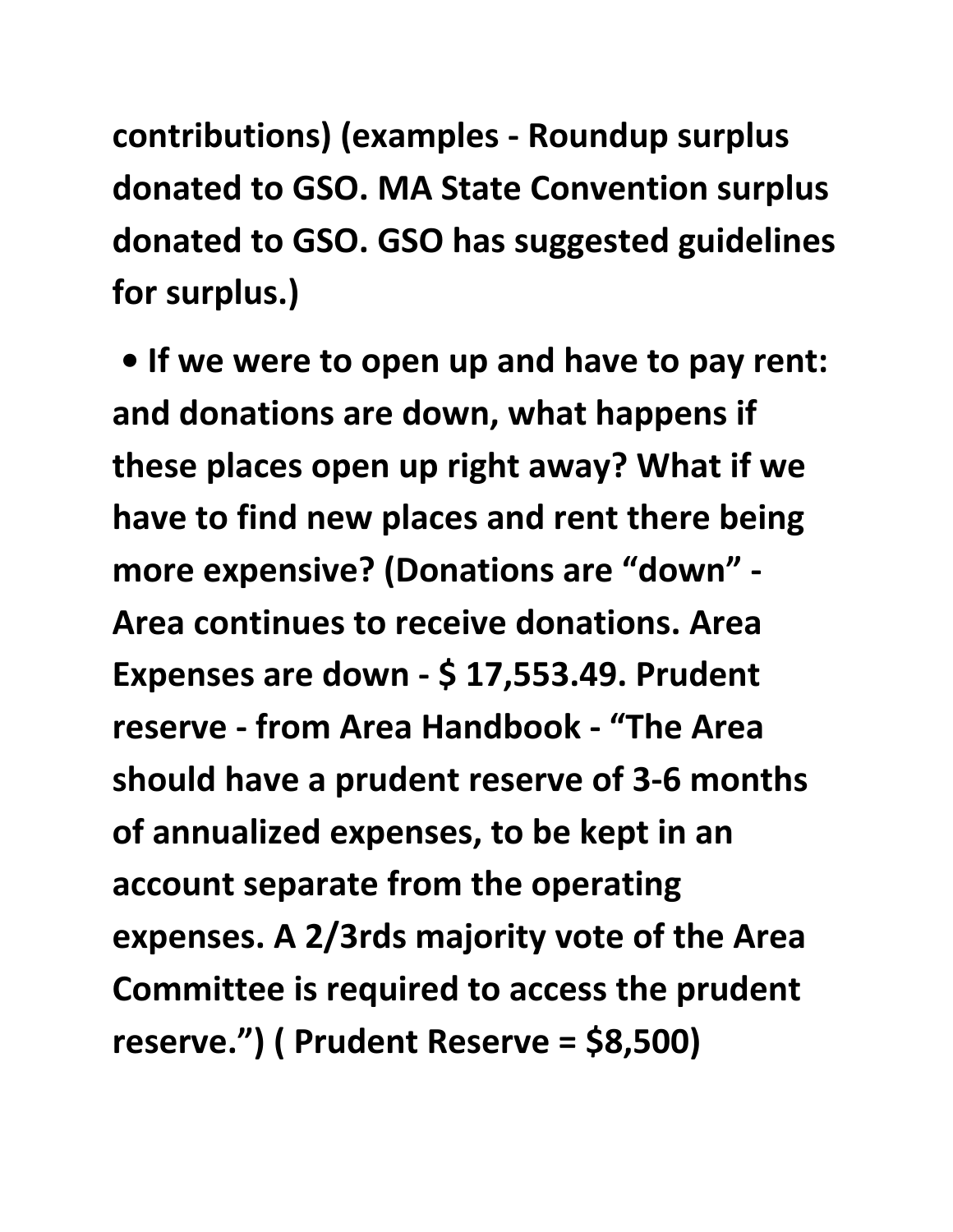**• Another member stated we should discuss with groups about what we should do. Concept 10 discusses fearful hoarding of money. Invest in technology. (Bring to the Groups - discussion - to be addressed at January 13, 2021 Area Meeting)**

 **• Another member stated, not rush to send money to any other place other than the Area. (The Area has always met the needs of the requests - healthy) From the Pamphlet - The A.A.Group Treasurer - "Our experience shows that an accumulation of A.A/ funds for unspecific purposes beyond a prudent level may divert a group's attention from carrying the message to the alcoholic who still suffers. Groups with excess funds are encouraged to support other service entities."**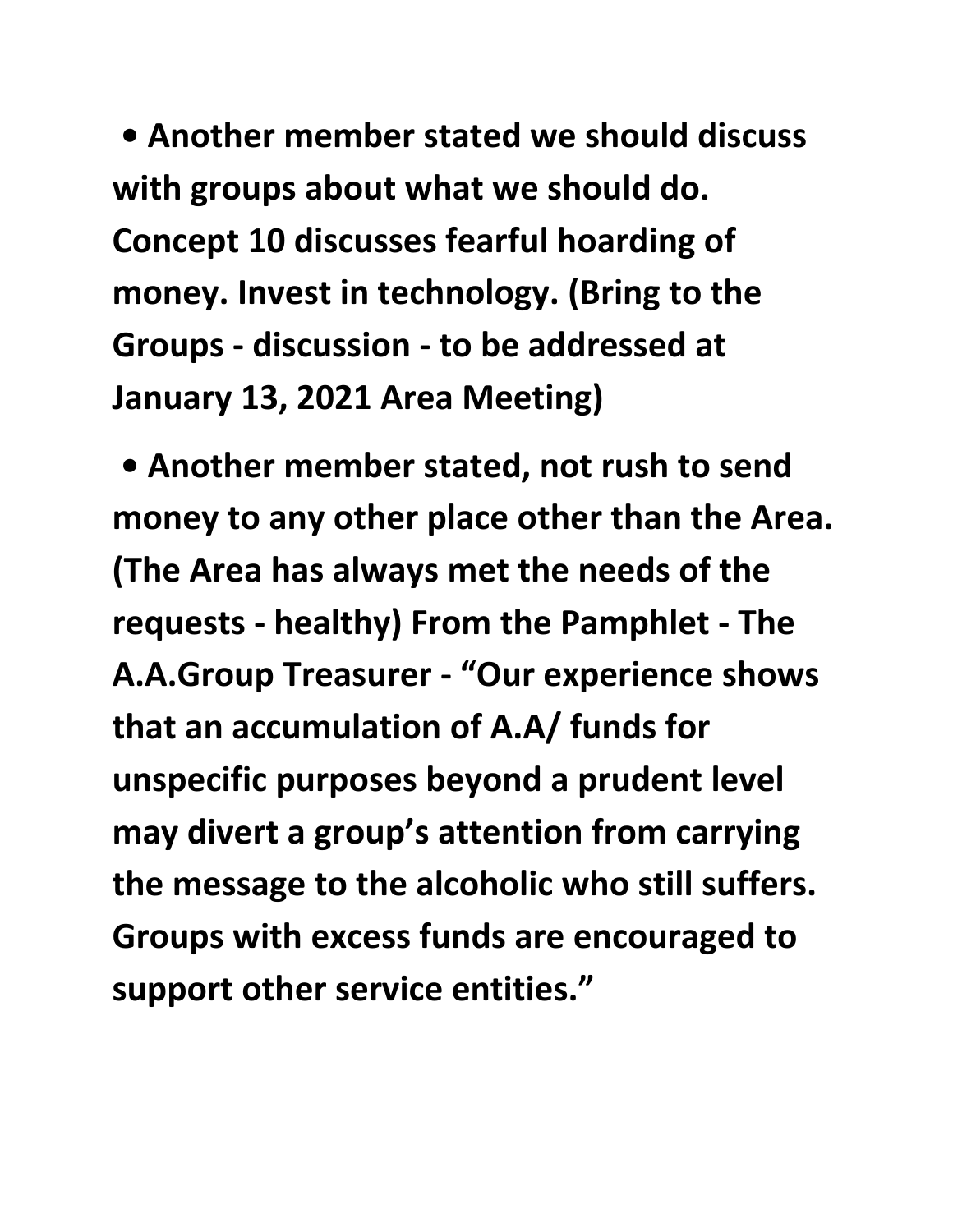**Intergroup: ● Christmas Alkathon - Zoom ids all posted on intergroup website**

 **● Vote December 10 - regarding pay back of PPE loan**

**. ● Zoom "booky" meeting ½ prior to monthly Intergroup meeting. Roundup: Looking for help - 2021 Zoom Roundup. Meet 2nd Wednesday of the month.**

 **Delegate: ● FYI, Framingham Sheraton Hotel/MASS State Convention for sale.** 

**● Pamphlet regarding Literature for the A.A. member relocating - has been submitted and on the list of potential agenda items.**

 **● Encourages donations to G.S.O. - Contributions at 62% towards self support. CPC: In response to current requests, the Area 31 C.P.C. Committee developed a recorded**